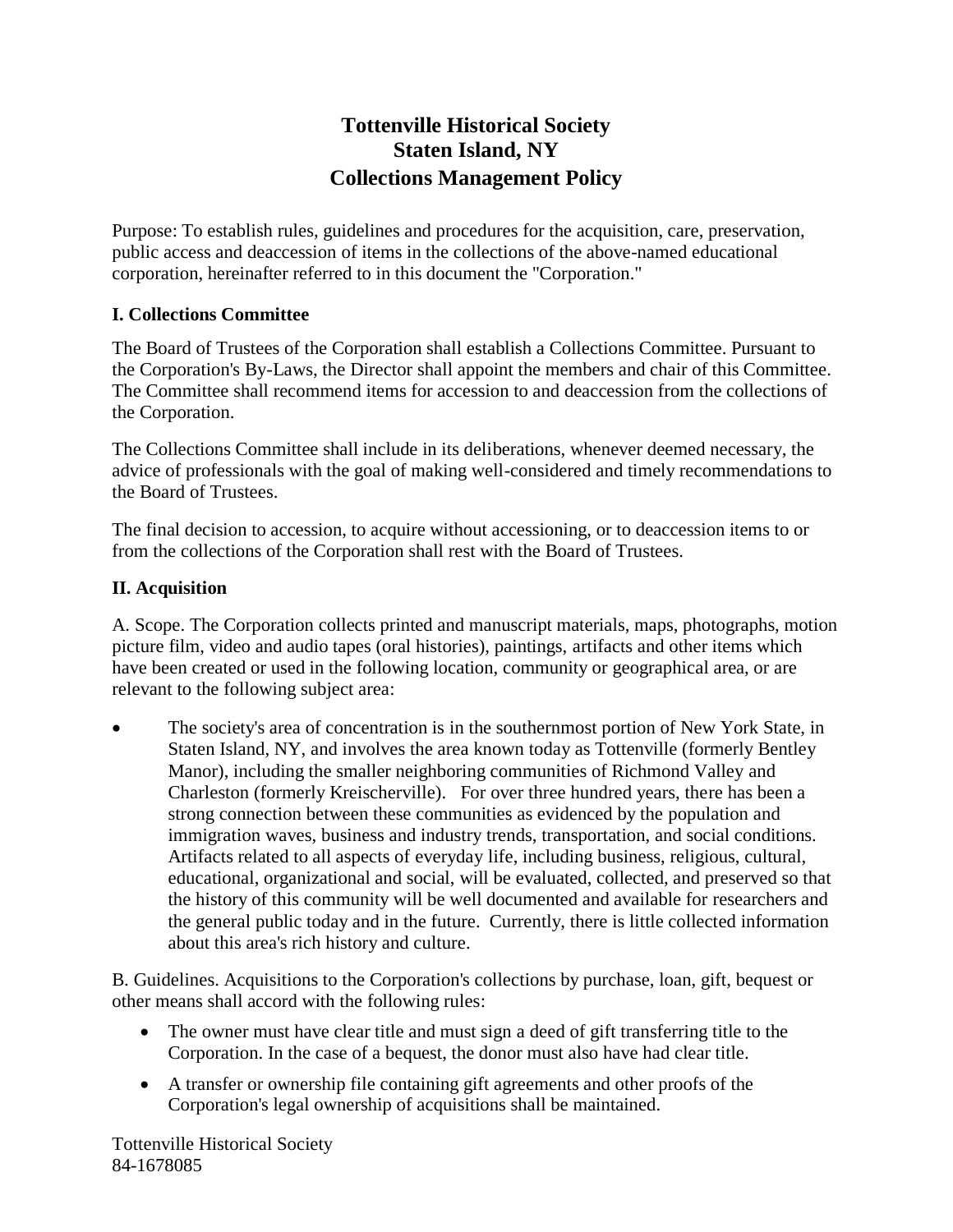- Acquisitions by purchase shall not exceed the annual budget for such purchases unless additional proper financing has been arranged.
- No acquisition shall be appraised by a trustee, staff member, or any other person closely associated with either. (See U.S. Tax Reform Act of l984 and Internal Revenue Service regulations relating to the act.)
- The Corporation must be capable of housing and caring for the proposed acquisition according to generally accepted professional standards.
- Proposed acquisitions shall be free of donor-imposed restrictions unless such restrictions are agreed to by the Collections Committee and the Board of Trustees.
- Acquisitions approved by the Board of Trustees for accessioning shall be promptly accessioned upon receipt and acceptance under a system approved by the Collections Committee and the Board of Trustees.
- Donors and prospective donors, whenever deemed appropriate, should be asked by the Collections Committee whether they would be willing to provide funds for the full or partial cost of accessioning and subsequent maintenance of materials gifted to the Corporation. Willingness or unwillingness to provide such funds should usually not be a determining factor in the Board of Trustees decision to accept or reject a gift for accessioning.

# **III. Care and Preservation**

The Corporation realizes its obligation to protect its collections which are held in the public trust. Therefore, the Corporation shall act to the best of its ability, according to the following guidelines:

A. A stable environment for items in storage or on display shall be maintained by protecting them from excessive light, heat, humidity and dust. The environmental needs of different materials shall be considered.

B. All materials shall be protected against theft, fire, and other disasters by a security system and by a written disaster plan.

C. When possible, paper materials shall be copied on microfilm, photocopied on acid-free paper, or otherwise made redundant and stored in a separate location.

D. When deemed necessary, conservation of materials shall be undertaken with the advice of a trained conservator.

E. Records shall be kept using appropriate forms for documentation: i.e., temporary receipt form, deed of gift, accession forms, relevant correspondence, conservation reports and deaccession records.

F. Inventories and location records shall be kept up to date to facilitate public access and to prevent loss.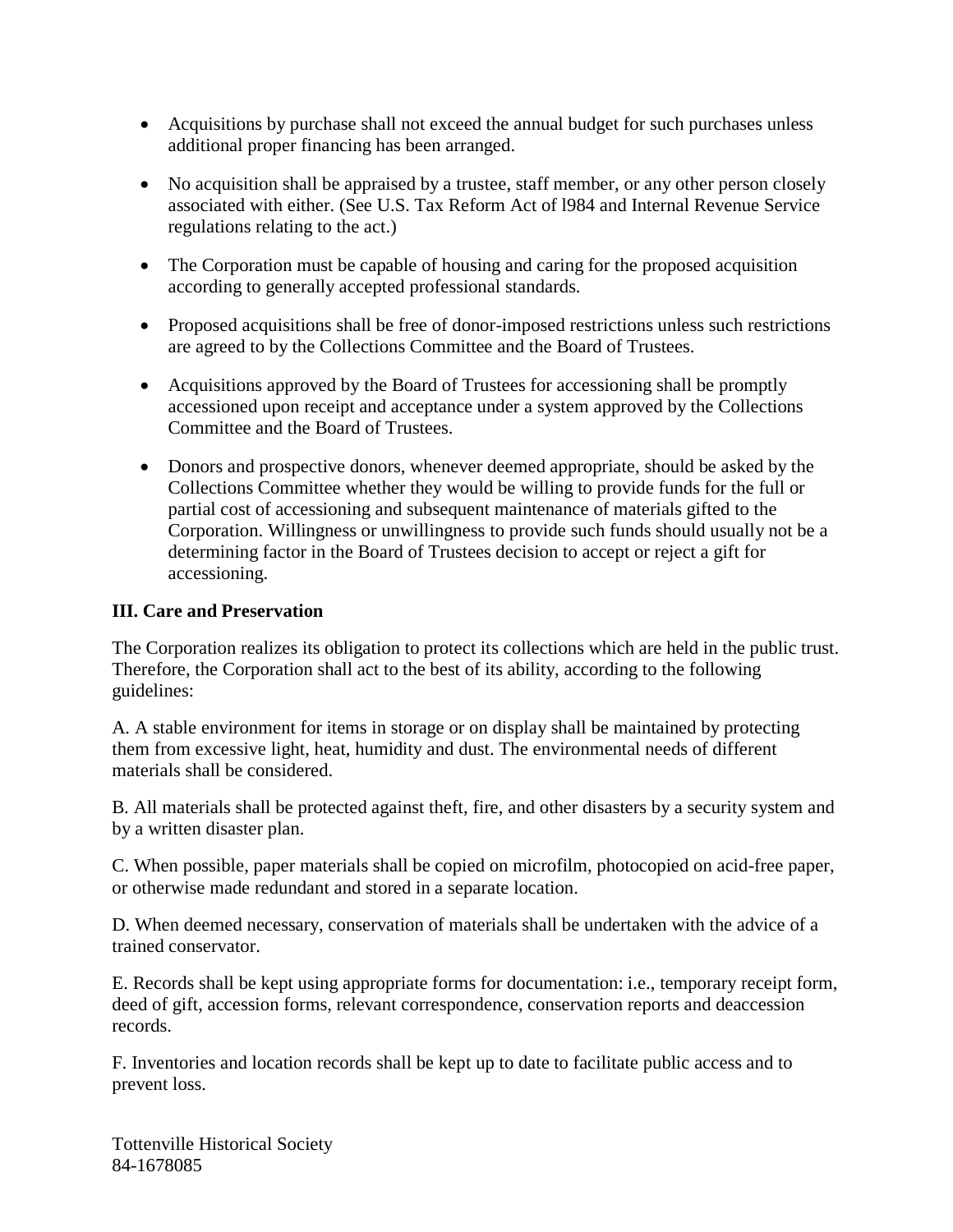## **IV. Public Access**

The Corporation shall make research materials in its possession available to legitimate researchers with legitimate justification, but with the following stipulations:

A. Inventories, relevant files and the assistance of a staff member or trained volunteer shall be available to users.

B. A registration form listing rules for usage shall be read, filled out and signed by all researchers.

C. The Corporation may limit the use of fragile or usually valuable materials.

D. Hours of operation may be by designated hours or by appointment, depending on the availability of staff or trained volunteers.

E. Photographic and xerographic reproduction:

- A Request for Copies form containing a notice of copyright restriction shall be signed by each user before copies are made.
- Copies may not be used "for any purpose other than private study, scholarship or research." (United States Copyright Law, Title 17)
- Reproduction by the corporation in no way transfers either copyright or property rights, nor does it constitute permission to publish or to display materials.
- All prices for copying shall be determined by the Board of Trustees.
- In some cases, the Corporation may refuse to allow copies to be made because of the physical condition of the materials, restrictions imposed by the donor, copyright law, or right-to-privacy statutes.

F. A fee may be charged for research work done to meet requests: the amount shall be set by the Board of Trustees.

G. The Corporation may refuse access to an individual researcher who has demonstrated such carelessness or deliberate destructiveness as to endanger the safety of the materials.

In addition, the Corporation is committed to bringing to the public information culled from its documents, photographs, artifacts and oral histories by presenting public programs, including slide shows, live acts, videos and films; mounting exhibits; and publishing newsletters, pamphlets, checklists and guides to the collections whenever possible.

## **V. Deaccession**

No accessioned object or collection shall be removed from the Corporation's auspices except in conformity with the following rules:

A. A deaccession recommendation shall be prepared by the Collections Committee and approved by the Board of Trustees. Whenever deemed necessary, professional advice shall be sought

Tottenville Historical Society 84-1678085